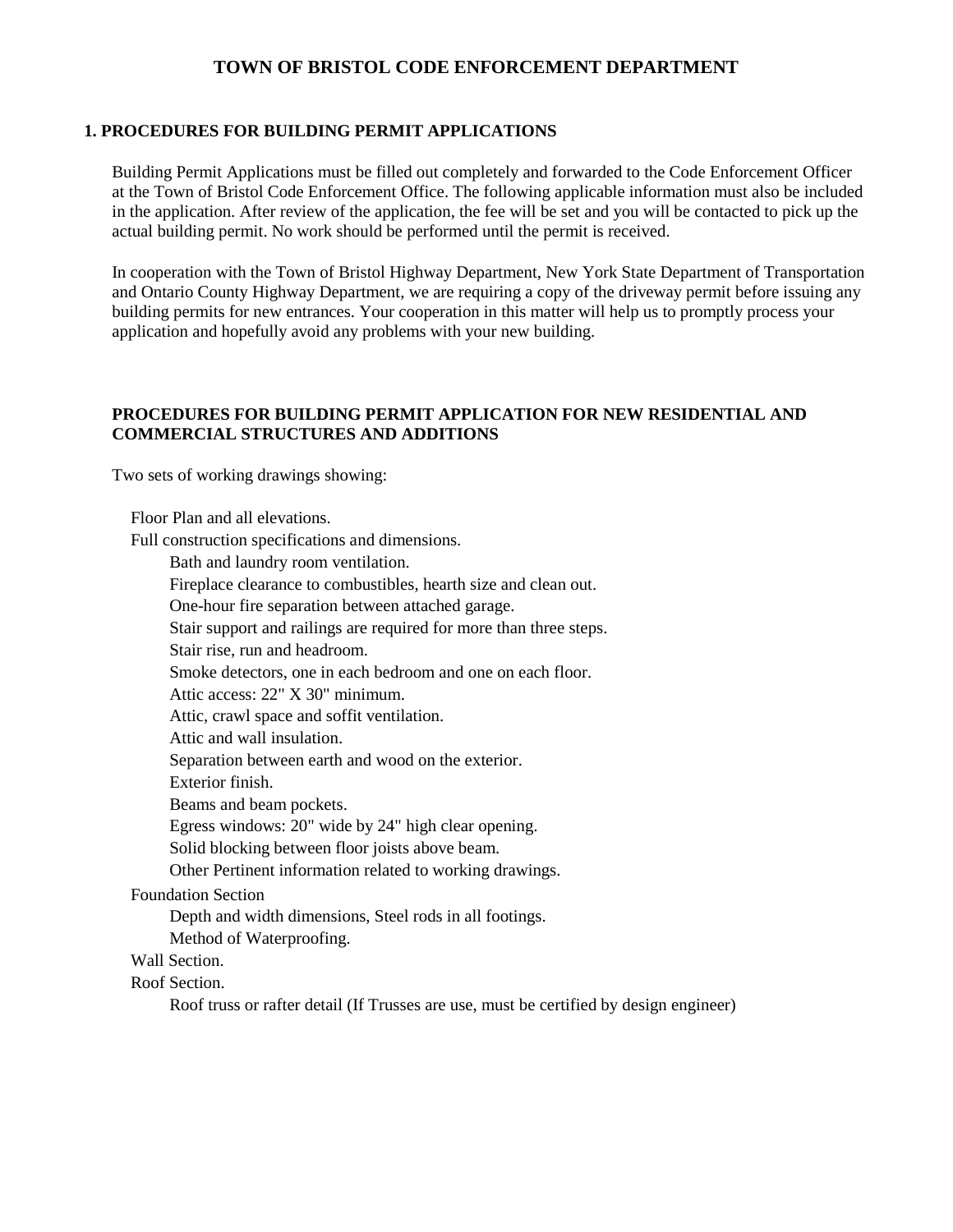A site plan is required for ALL PERMITS.

Site and grade plans for new homes only.

Existing grades of the proposed building site. Proposed grade of new home showing the proposed new drive, well and septic system. How surface water will be drained off the property.

# *All Building Permit Applications submitted without the proper information needed for a plan review WILL NOT BE PROCESSED for approval or denial.*

# **2. PROCEDURES FOR BUILDING PERMIT APPLICATION FOR DECKS**

The following information must be submitted with all Building Permit Applications.

Two sets of working drawings showing:

Posts - Size, location and spans Beams - Size, location and spans Floor Joists - Size, location and spans Stairs - Rise, heights and run length Railing - Height and spans between spindles Height of deck off grade to top of decking Attached to house/floating - method Complete/accurate measurements of deck

Site plans are required for ALL PERMITS. The site plan must show the lot size; home and accessory building locations; front, side and rear setback measurements of home, accessory buildings and proposed structures.

# **3. PROCEDURES FOR BUILDING PERMIT APPLICATION FOR ACCESSORY BUILDINGS, POOLS, ALTERATIONS & CONVERSIONS**

The following information must be submitted with all Building Permit Applications.

Two sets of working drawings showing:

Construction - Foundation, floor, wall, roof cross section/details and ventilation.

A site plan is required for ALL PERMITS. The site plan must show the lot size; home and other accessory building locations; proposed location of new building with measurements from the main building, side and rear setback measurements.